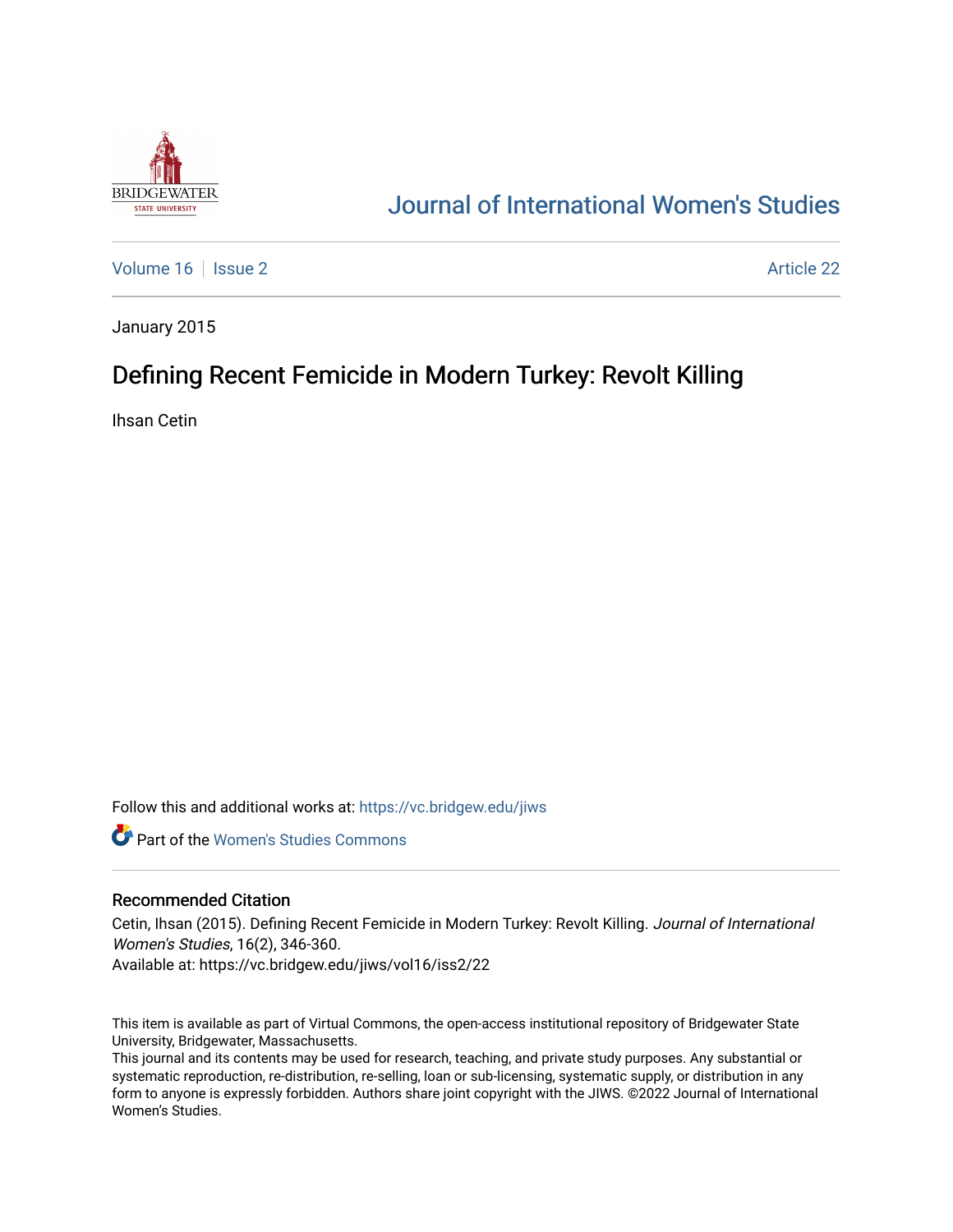#### Cetin: Defining Recent Femicide in Modern Turkey: Revolt Killing

This journal and its contents may be used for research, teaching and private study purposes. Any substantial or systematic reproduction, re-distribution, re-selling, loan or sub-licensing, systematic supply or distribution in any form to anyone is expressly forbidden. ©2015 Journal of International Women's Studies.

### **Defining Recent Femicide in Modern Turkey: Revolt Killing**

Ihsan Cetin $<sup>1</sup>$ </sup>

#### **Abstract**

This paper aims to question recent increasing femicides in Turkey through the examination of their reasons and dynamics. Therefore, it starts with analyzing current terms such as "honor killing", "*töre* killing" and "crimes of passion". The article claims that the recent description of the murder of women in Turkey as "honor killings" is misleading. Turkey must employ finer distinctions among types of femicide so as to prevent murderers and the larger society from justifying such actions through claims of honor. This paper thus asserts that the analysis of femicide in Turkey, as a Muslim country, should go far beyond the context of honor killing and argues that such examination must consider new social and economic changes as well as the new status of women in modern Turkish society. Thus, the article raises a new argument by suggesting a new term, "revolt killing", for conceptualizing femicide in Turkey in tandem with recent social change and the increasing status of women. It argues that revolt killing is the concept of conflict between tradition and modernity, and it claims that recent increasing femicides in Turkey are closely related with the changing status of women towards modernity in contrast to the stability of men's status in tradition.

*Key Words:* Femicide, Revolt Killing, Honor Killing, *Töre* Killing, Crimes of Passion, Modernity, New Status of Women, Turkey

#### **Introduction**

 $\overline{\phantom{a}}$ 

The murder of Ayse Pasali that was committed by her divorced husband in 2010 has become a turning point for femicide in Turkey. After the murder of Pasali, femicides, which have been on rise in the last five years, have become more visible in media and caused the government to make new regulations against those murders of women. Before being murdered, Ayse Pasali had submitted her petition for divorce with the justification of her husband's violence committed against her. Before and after the divorce she had demanded official protection, but Pasali never got any response, and finally she was left alone in the hands of her killer husband. The murder of Pasali was obviously approaching, but no precautions were taken by the authorities. Ayse Pasali was not only the woman who was killed by her husband. Furthermore, according to statistics that were collected by women's organizations, women who were killed by their husbands, exhusbands, and partners as result of their demands to divorce or separate constitute the majority among all femicides that occurred in the last few years. Statistics show that the demand for divorce or separation is one of the highest reasons for femicide in Turkey. That can be easily seen in the news stories in print and in the media. The article starts from this point and claims that current terms are inadequate to explain those murders, thus they need to be understood in a new concept. The article suggests that recent femicides should be considered apart from the terms honor killing and *töre* killing, which are related to traditionalism. In the article, those

<sup>&</sup>lt;sup>1</sup>Asst. Prof., University of Namik Kemal. Department of Sociology, Tekirdag-Turkey, cetinihsan@gmail.com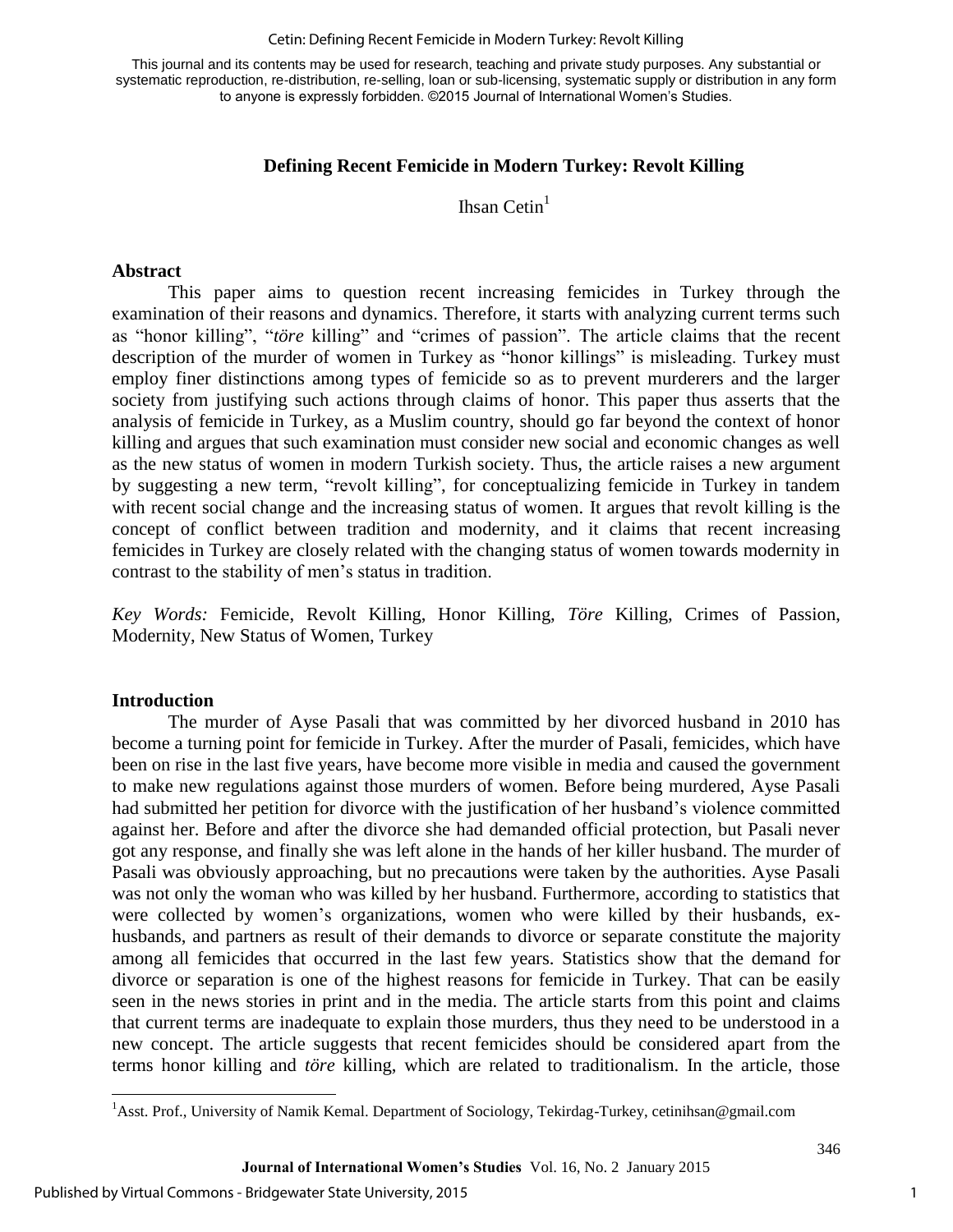murders are examined in the sense of the dilemma between tradition and modernity and with the conflict between the new status of women, which is built as a result of success gained in the last decade and the traditional status of men that defend the patriarchal system. As result of this argument, the article raises a new term, "revolt killing", for defining those femicides.

The arguments that are discussed in the article are based on literature review related to the topic. Statistics on femicide in Turkey are obtained from state institutions and particularly from "The Platform of We Will Stop Femicide", which is an organization that works for women's rights in Turkey. Aiming to analyze recent femicides in Turkey, this article acknowledges the data of this platform as a base, and takes news of murders of women that happened in September 2013 as a sample.

#### **Honor,** *Töre* **and Crimes of Passion**

Broadly defined, honor means "the quality of knowing and doing what is morally right" (Oxford Dictionary). From a social perspective, honor is a sense of worthiness that affects both individuals and groups. In this respect, acting with honor elevates one's self-worth, as well as provides him/her with respect from the surrounding society. In addition to individuals, honor can profoundly affect social groups, namely family. When a member of a family faces a problem related to honor, the problem concerns the whole household. Issues pertaining to honor, then, are generally family and not individual matters.

There are many forms of honor in Turkey, such as *seref*, *onur*, *haya*, *izzet* and *ar*, each reflecting specific social values. The term *namus* corresponding to honor in Turkish language refers to fidelity, chastity, honesty, and righteousness and most closely applies to female sexuality. In his research on Turkish migrants in the Netherlands, Clementine van Eck (2003) identifies the fervent protection of *namus* by both women and men; once the *namus* of a family is lost, it is impossible to fully restore. Potential solutions to the loss of this kind of honor include marrying the person who violated the *namus* or for the woman involved to commit suicide. Even if such measures are taken, the family will be known as *namussuz*: lacking *namus*. It is the responsibility of male family members to protect and restore the *namus* of the family.

As such, honor killing becomes a way of restoring a family's reputation. It can be described as a "visa" that allows the family to again participate in social life and maintain its existence in society. Otherwise, the community might force the family from their home. Thus, "honor killing" and "restoration of honor by blood" can be described as cultural phenomena, inscribed in customs and mostly situated in collectivist societies.

Many cases of "honor killing" refer to "*töre* (custom) killing" in Turkey. The Turkish Language Institution defines *töre* as "in a community, the total name of rooted practices and lifestyle, norms, customs, traditions, common habits and routines". In English "custom" sounds the closest term to *töre*. However, it does not give the exact meaning; that is to say, it does not connote *töre*'s power to sanction. *Töre* refers to customs and traditions that are transferred over generations and rooted in the culture of a community, thus it has an ability to enforce behaviours and practices within the community. In this respect, it differs from custom and tradition. The sanctioning power of *töre* not only manifests in femicide, but also functions as a main motivator in bloodshed. Justified by the custom of "as *töre* requires," blood feud can last for years among extended families and tribes and cause many men's deaths. Instead of "restoring honor," this type of killing claims that "blood cannot be left on the ground," thus legitimizing revenge and subsequent death.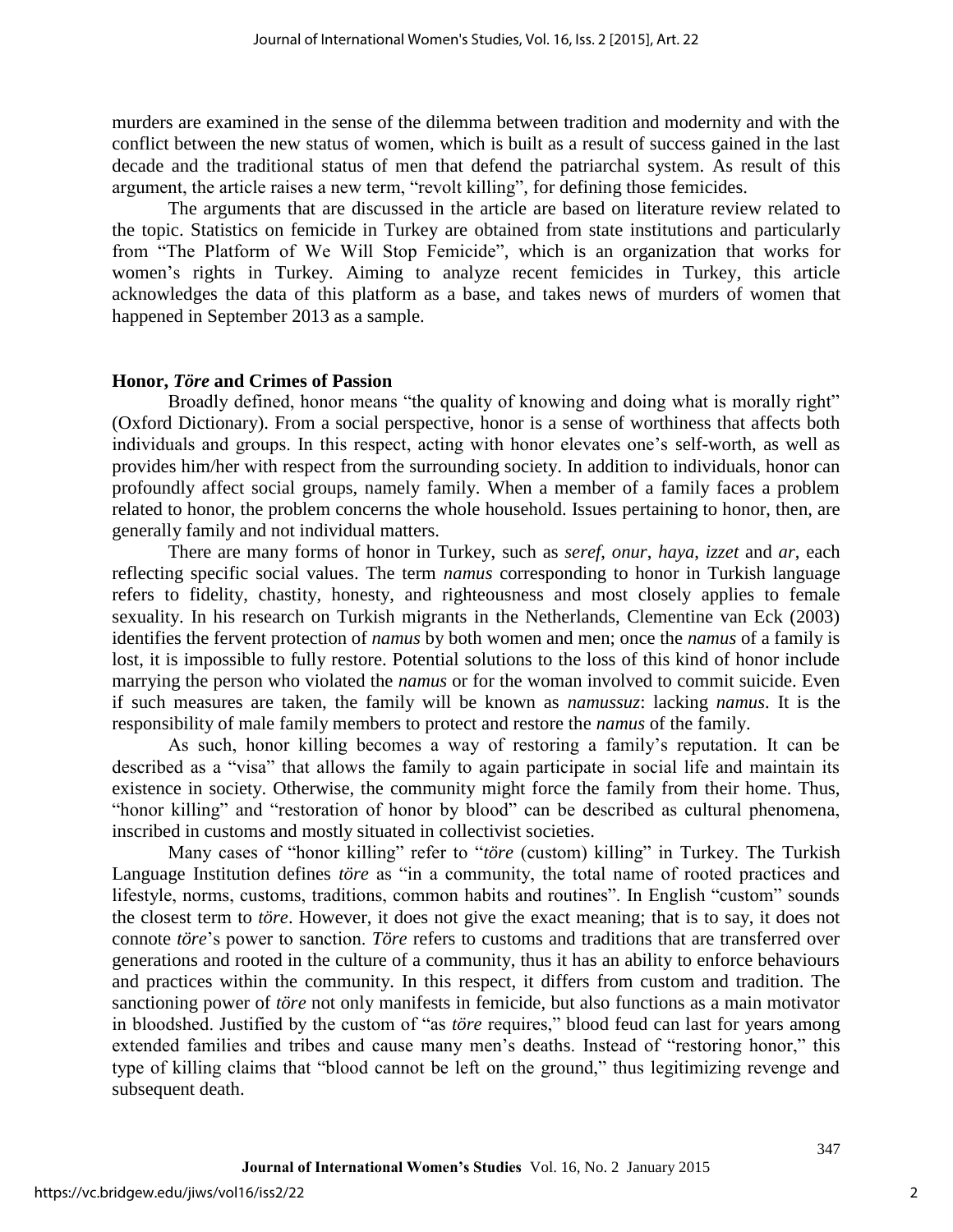In Turkey, both "honor killing" and "*töre* (custom) killing" describe homicide related to tradition. Both of them have strong connection on the traditional cultural system, thus carrying strong social pressure. However, "*töre* killing" applies mostly to communities that still maintain a tribal social structure, as the larger tribe will conspire in the killing. For instance, if a man kills his wife for adultery of his own accord, this could be considered an honor killing but not a *töre* killing. Conversely, *töre* killing does not include the killer alone, but the entire family, who organize, make a decision about the woman in question, and plan to carry out that decision. They determine who is going to kill the woman and how it will be done. This type of femicide is committed because "*töre* requires it," making it sound as if there are no other options. Thus, this term justifies the murderous act—even making it "righteous"—and in some cases allows the killers to take pride in their actions. This illustrates how the term "honor killing" discussed in Western literature finds its reciprocation in the Turkish term "*töre* killing."

According to a report released by released by United Nation Development Programme on the dynamics of honor killing in Turkey (2005), Turks' perceptions of honor killing range from traditional to liberal. One important finding in the report is that people tend to differentiate between killing for the sake of honor and "*töre*" (custom) killings, where family council decisions come into play. In particular, Istanbul respondents talked about custom-based killings as quite distant from them and as a problem of 'others,' namely the people of Turkey's eastern and southeastern regions due to their social structure, underdevelopment and various deprivations. Respondents viewed other honor-related murders as primarily individually based actions that could happen anywhere, such as a jealous man's impulsive murder of his unfaithful wife being 'something that could happen to anyone.' Therefore, custom- and honor-related killings differ based on the conditions under which the murders are committed rather than their reasons and consequences (UNFPA, 2005).

Another prominent term in the femicide literature is the crime of passion. Crimes of passion or "crime[s] committed because of very strong emotional feelings, especially in connection with a sexual relationship," are often fuelled by rage, jealousy, madness, and/or obsession with someone. In this type of crime, the perpetrator kills someone (a lover or a third party engaging in a relationship with the lover) as a result of strong emotional impulse—not premeditation. According to Tim Healey (1990) the term crime of passion covers any crime due to lovers' jealousy or despair. It is particularly used to describe any kind of offense rooted in the frenzies and frustrations of love. Jealousy, of course, remains a recurrent theme in real life, as well as in folklore and literature. Since jealousy can lead to rage and impulsive actions, the perpetrator often has the chance of a reduced penalty. Healey gives the example of an outraged husband: if he shoots his wife's lover, he may secure a complete acquittal. The assailant is seen as defending the sanctity of his marriage, and the law is prepared to be flexible (1990:7).

The victims of both honor killing and crimes of passion are most often women. However, while in honor killing the victims are exclusively women, in crimes of passion men can also be murdered. Furthermore, honor killing has strong ties with tradition, while crimes of passion emerge from individualistic relations. Abu-Odeh (1997) offers another important difference between the two, claiming that, generally, crimes of honor are associated with the 'East' and crimes of passion with the 'West' (1997:297). Moreover, according to Welchman and Hossain (2005), one difference often assumed between crimes of 'passion' and of 'honor' is the relationship of the perpetrator to the victim. The difference here lies in the murder of women by those who are or have been their sexual intimates (husbands, lovers) and those who have not (close blood relatives). Accordingly, in crimes of passion the perpetrator is generally an intimate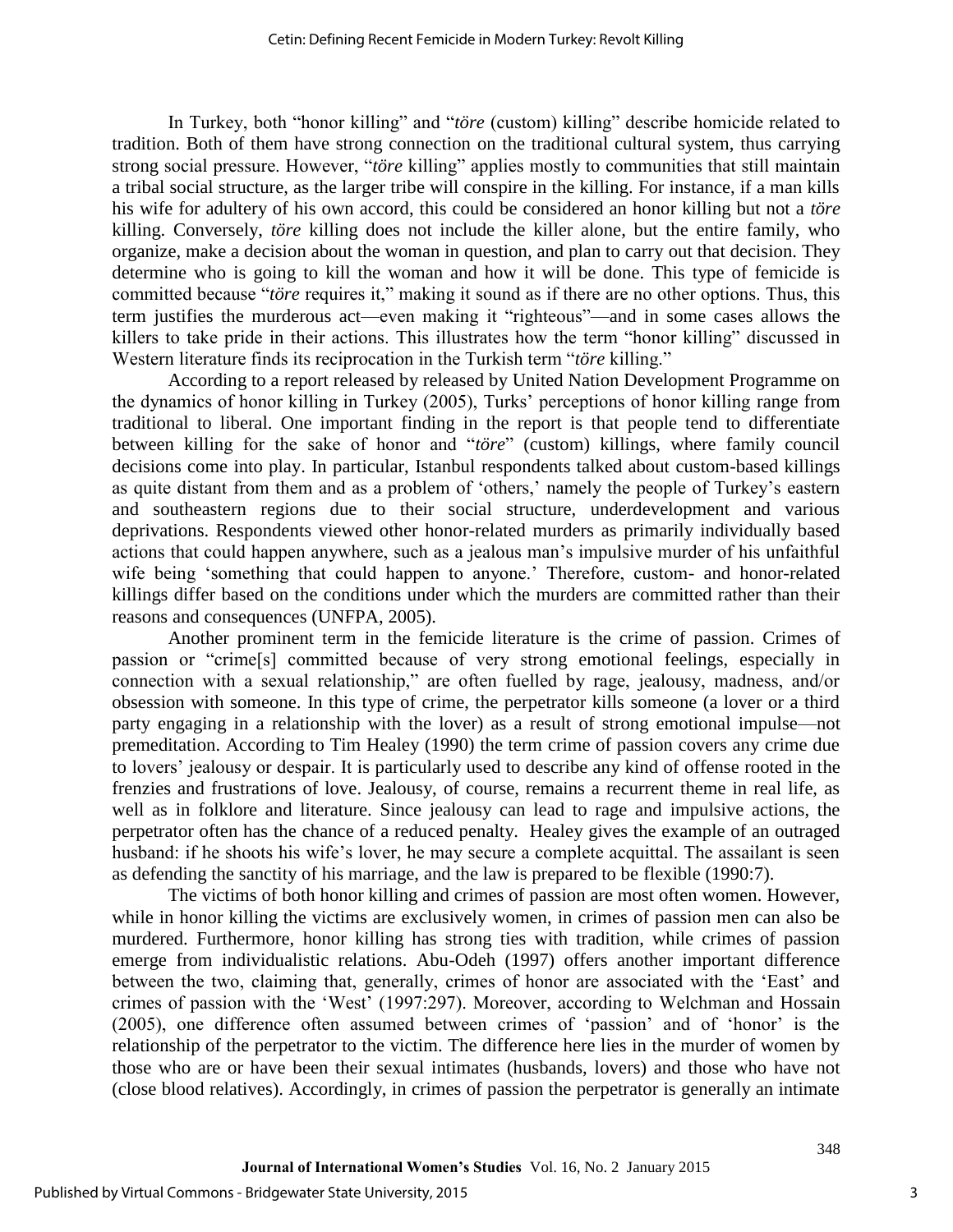partner such as husband, wife, or lover, but in honor killing the perpetrator can be either an intimate partner or a close male relative such as a father, brother, or cousin.

Unlike honor killing, crimes of passion are an individualistic issue rather than collectivist one. Simply, crimes of passion occur as a consequence of dispute between couples or partners. Crimes of passion do not have roots in traditions, but are generally linked with furious and extreme feelings. They highly correlate with obsessive love, and arise from the emotional reaction to being cheated on. Crimes of passion are transnational and transcultural, as common as conflicts in every society. While jealousy is a shared feature of honor killing and crimes of passion, Turkey—its government, media, and public—must employ greater distinctions among types of femicide so that murderers cannot hide behind misleading claims of honor.

# **Recent Femicide in Turkey**

Femicide in Turkey has more than doubled in the past five years; almost every day one comes across news of the murder of at least one woman. As stated in the news a day after the murders of four separate women:

The murder of women in Turkey does not slow down. Almost every day news about the killing of women or violence against women is received from all around the country. Just yesterday four women were killed for various reasons." [\(www.milliyet.com.tr,](http://www.milliyet.com.tr/) September 2, 2013)

One can easily claim that there is an obvious confusion about statistics on murdered women in Turkey. In a response to a parliamentary question, the minister of justice of that time provided some statistics which showed a 1400% increase in women murdered in five years. Correspondingly, numbers of murdered women by year follow: 2002, 66; 2003, 83; 2004, 128; 2005, 317; 2006, 663; 2007, 1011; 2008, 806; 2009, 953.

On the other hand, according to official statistics provided by the Directorate General on the Status of Women, 802 women were killed in the last five years. The data that illustrates the number of injured and murdered women between 2009 and 2013 is given in the table below. According to statistics, a woman is murdered, on average, every two days.

### **Table 1: Directorate General of Security and Commandership General of Military Police. Statistics on Domestic Violence between 2009-2013. Directorate General on the Status of Women. 11.07.2013)**

|                                | 2009   | 2010   | 2011   | 2012   | <b>2013 (The</b><br>first 10<br>months) | <b>Total</b> |
|--------------------------------|--------|--------|--------|--------|-----------------------------------------|--------------|
| <b>Injured</b><br><b>Women</b> | 18.293 | 24.920 | 29.301 | 39.321 | 70.112                                  | 181.947      |
| <b>Murdered</b><br>Women       | 171    | 177    | 163    | 155    | 136                                     | 802          |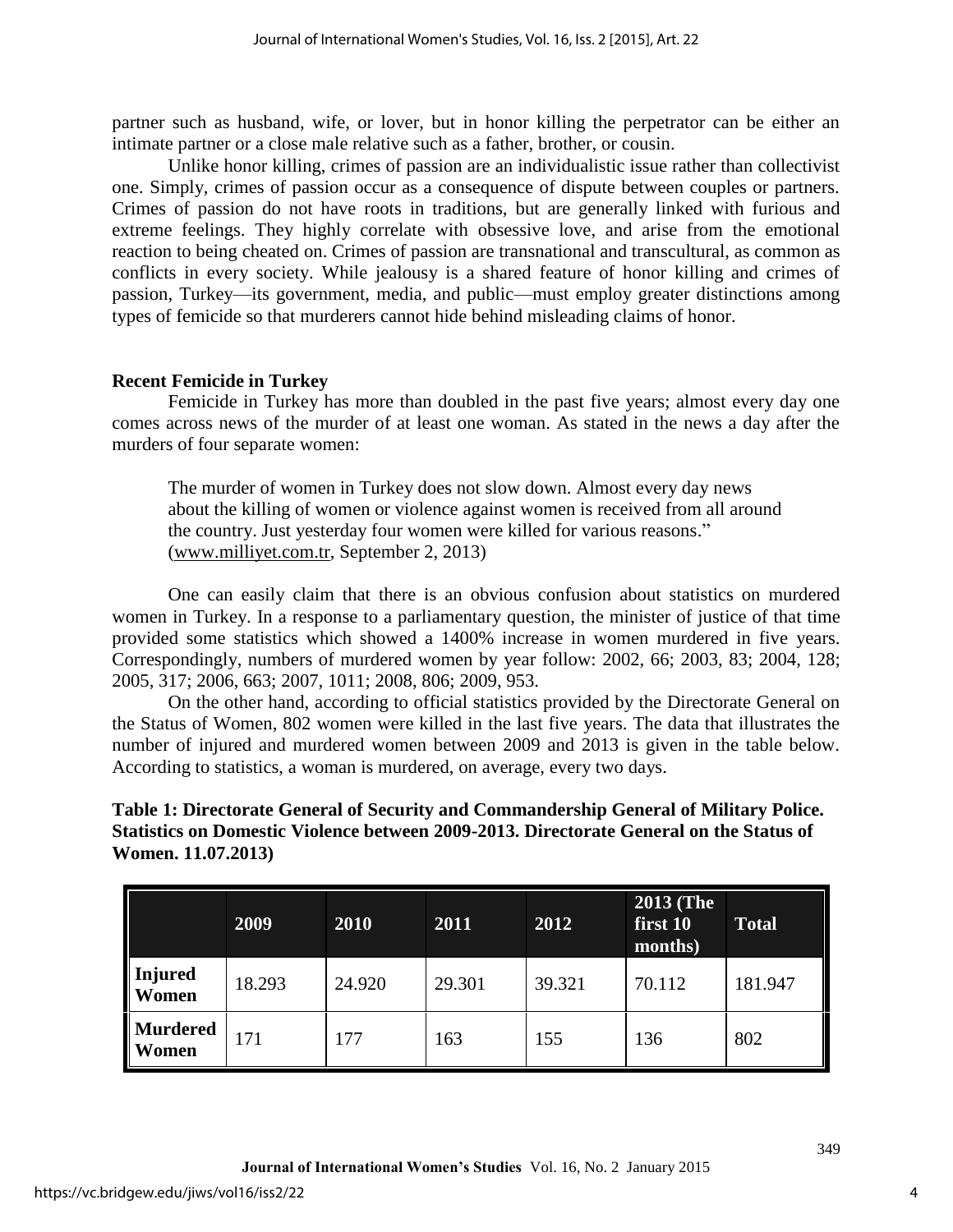According to the "Platform of We Will Stop Femicide" (founded by a group of activist women in Turkey in 2009), 237 women were killed in Turkey in 2013 alone. Statistics provided by the Platform, which has been collecting its own data and fighting against femicide since 2008, are illustrated below. Unlike the numbers put forward by the government, these statistics are collected both via families that applied to the Platform directly and through the press.

# **Table 2: Number of Women Murdered in Turkey between 2008 and 2013 (Source: www.kadincinayetlerinidurduracagiz.com, October 4, 2013).**



Resources on femicide are generally limited to the news that appears in the press and to reports produced by women's organizations. Therefore, there is a considerable disconnect in defining types of femicide in Turkey. While some percentage of these murders fit the definition of honor killings and crimes of passion, when we examine them carefully, we see that more than half do not fit into the current terms.

In this context, an examination of murders in Turkey reveals that intimate partners constitute the majority of murderers in cases of femicide. The main reasons for these killings, as detailed below, are separation/divorce, jealousy, unemployment, rejection, and the victim making her own decisions about her life. Among these reasons, only jealousy also applies to honor or *töre* killing. However, there are no formal standards for actions that merit honor killing, and thus everything can be given as a reason by the murderer and his surrounding society. For instance, the murder of a woman caught cheating on her husband could be considered an honor killing in Turkey, as the murderer husband could attempt to justify his crime with claims of "restoring honor." However, a similar crime occurring in other societies might just as well be called a crime of passion, and would apply if the perpetrator was a woman who killed a philandering husband. While crimes of passion claim mostly female victims, both men and women can be murderers and murdered.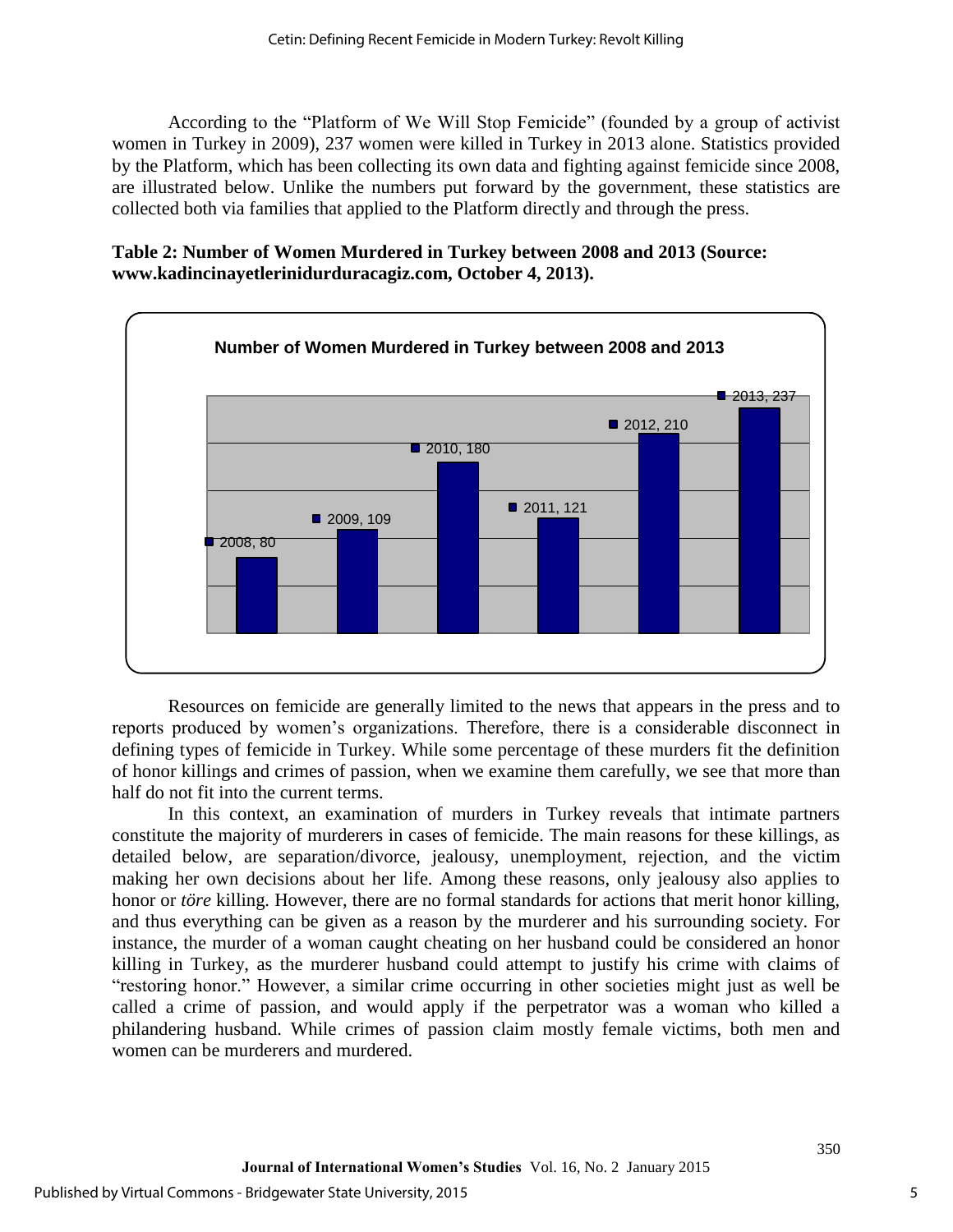| <b>Table 5: Reasons for Murder of Women in Turkey between 2008 and 2015 (Source:</b> |  |
|--------------------------------------------------------------------------------------|--|
| www.kadincinayetlerinidurduracagiz.com, April 24, 2014)                              |  |
|                                                                                      |  |

**Table 3: Reasons for Murder of Women in Turkey between 2008 and 2013 (Source:** 

| 2008-2013 Reasons for Femicides in<br><b>Turkey</b> | 2008     | 2009           | 2010             | 2011           | 2012     | 2013           |
|-----------------------------------------------------|----------|----------------|------------------|----------------|----------|----------------|
| Demand for Separation/Divorce                       | 17,5     | 28,9           | 16,4             | 25,4           | 29,2     | 30             |
| Jealousy                                            | 8,75     | 33             | 11,1             | 16,7           | 22,95    | 13             |
| Refusal of Man's Will                               | 25       | 1,8            | 16,1             | 14,2           | 0,04     | 6              |
| <b>Unknown</b>                                      | 18,75    | 10             | 25,5             | 11,7           | 10,15    | 5              |
| <b>Honor Killing</b>                                | $\theta$ | 0,9            | $\overline{0}$   | 9,2            | 3,2      | $\overline{0}$ |
| <b>Psychological Crises and Unemployment</b>        | 5        | 2,7            | 6,1              | 6,6            | 10,5     | $\overline{7}$ |
| Rejection                                           | 8,75     | 4,5            | 10,5             | 6,7            | 6,25     | 6              |
| Burglary—Money—Drug Addiction, etc. 7,5             |          | 8,2            | 7,7              | 5,1            | $\theta$ | $\Omega$       |
| Woman's Decision about Her Own Life                 | 3,75     | 6,4            | 5,5              | 3,6            | 10,15    | 26             |
| Crime of Hatred                                     | $\theta$ | 0,9            | $\theta$         | 0,8            | 1,04     | $\overline{0}$ |
| <b>Sexual Attack</b>                                | 3,75     | 2,7            | 1,1              | $\overline{0}$ | 0,01     | $\theta$       |
| <b>Forced Suicide</b>                               | 1,25     | $\overline{0}$ | $\boldsymbol{0}$ | $\overline{0}$ | 6,51     | $\theta$       |

As shown above, femicides in Turkey generally arise as a result of divorce, a woman's decision about her own life, jealousy, rejection, psychological crises and unemployment; actual honor or *töre* killing comprise a small percentage of all femicide. Most cases stem from the husband's jealous, proprietary, violent response to the wife's (real or imagined) infidelity or desertion. Wilson and Daly (1992) find similar reasons for femicide among other societies; thus, these motivations for femicide are not unique to Turkey but are global. They may fall under the name of "crimes of passion" in Western literature and generally occur after infidelity, cheating, leaving the home/lover, rejection of the relationship, etc. Feelings of jealousy, possessiveness, and extreme attachment motivate femicides, which thus arise from personal feeling rather than traditions or social pressure.

However, justifications for murders of women correspond to the motives discussed above for femicide in Turkey. One of the primary underlying reasons for these crimes is the possessiveness of men's views of their "ownership" of women. As a result of these sentiments, a man cannot accept rejection such as divorce or termination of the relationship, leading him to kill. Recent news on the murder of women in Turkey, presented below, illustrates this idea.

Here we take femicides that occurred in September 2013 as a sample. According to the "Platform of We Will Stop Femicide," just in September 2013, 18 women were killed in Turkey. Of these murders, six were committed by husbands, two by ex-husbands, four by lovers, two by fathers, and four remain unsolved. Five of these femicides resulted from the demand for divorce/separation, four from jeaolusy, three from the woman's decision about her own life, one from rejection, and one from an economic situation. Reasons for four of them are unknown.

Several news stories detail the murder of women in Turkey during September 2013: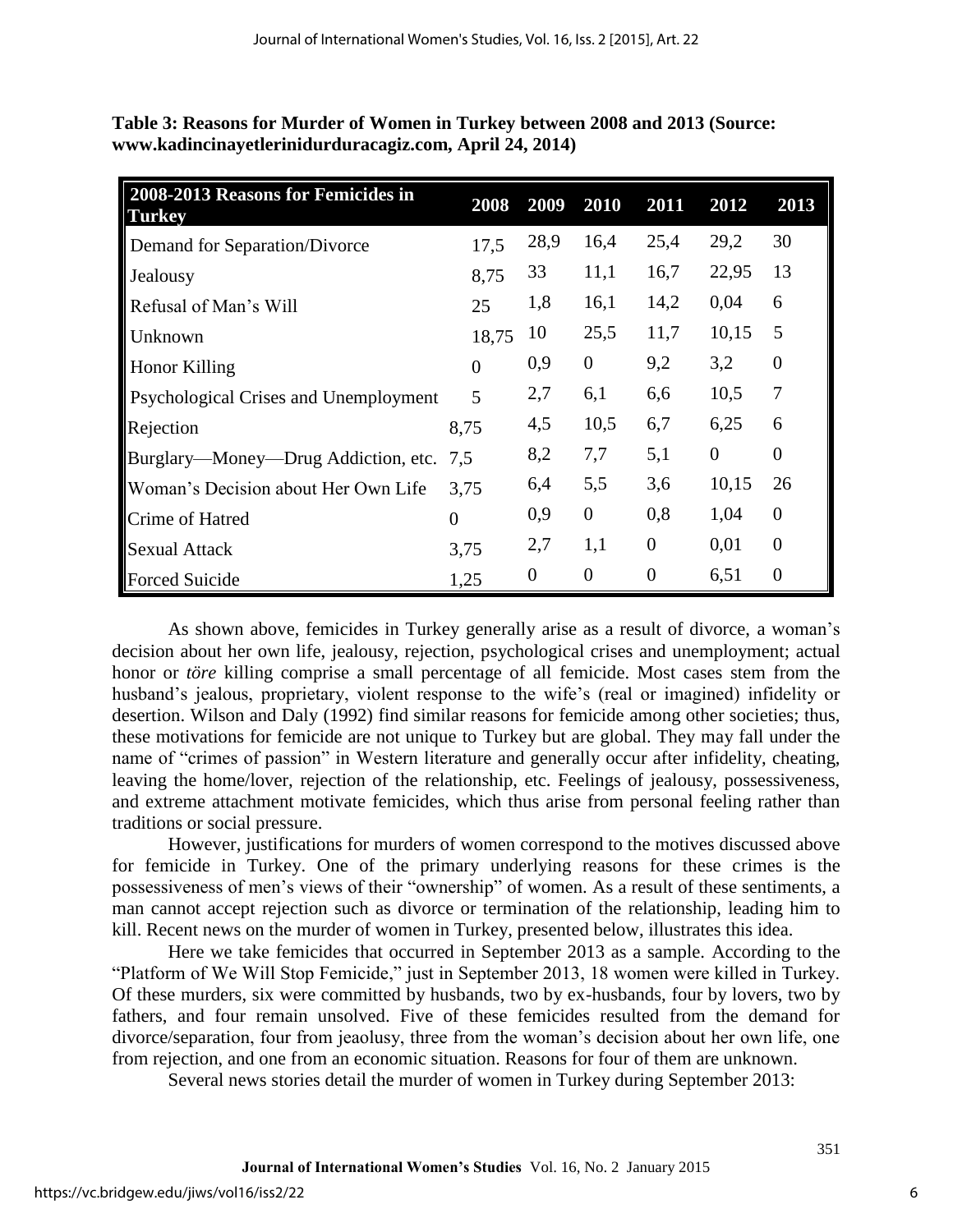*Terror of Husband:* Husband H. T. (37) became angry after his wife, Ümmühan Türkmen (36), demanded a divorce and left to go to her father's home. He stopped her on the way and rained bullets on her and her family. After surgery, Ümmühan Türkmen's left leg, İbrahim Türkmen's right leg and both of Durmuş Türkmen's legs were amputated below the knee. [\(www.hurriyet.com.tr,](http://www.hurriyet.com.tr/) September 9, 2013)

*Policeman Spread Terror; 3 Death*: A policeman in the city of Van spread terror after his wife petitioned for divorce, accusing him of using violence against her and requesting a restraining order. He went to the home where Zeliha Meral's lived with her parents, killing her and his mother-in-law, and badly wounding his father-in-law. [\(www.aksam.com.tr,](http://www.aksam.com.tr/) September 28, 2013)

*Women Murder in Dalyan*: Caterina Anna Bury who was living in Dalyan county in the city of Muğla, was killed by her partner V. A. because she wanted to leave him. He also badly injured her mother Cecilie Bury (87) and her son Alexander Gerhar Bury (24). [\(kadincinayetlerinidurduracagiz.net/ haber/674/dalyanda,](http://kadincinayetlerinidurduracagiz.net/haber/674/dalyanda) September 11, 2013)

*A Bullet of 'Do not leave me' to Karin*: On Friday night, Gazaros Muratçıoğlu followed his girlfriend, Karin Sucu, who wanted to leave him. After shouting "Only death can part us!" he fired the gun and killed her. Then he put the gun barrel to his own head and pulled the trigger. Karin Sucu died and Muratçıoğlu was taken to the hospital. [\(www.hurriyet.com.tr,](http://www.hurriyet.com.tr/) September 02, 2013)

Murders such as these—impulsive crimes that result from a sense of possessiveness and ownership of men over women demonstrate the conflict between new status of women and the established status of men. Here, the point is that men cannot stand the idea of being left, which stems from the established values of the patriarchal system.

A murder which occurs as result of rejection can be also considered with this system. A Western motto often used in cases of unrequited love, "If I can't have you, no one can," has a Turkish counterpart, "Either you are mine or the ground's" (*ya benimsin ya da toprağın*). Crimes resulting from obsessive love call to mind a well-known verse from Oscar Wilde's poem *The Ballad of Reading Gaol*: "Yet each man kills the thing he loves." Slogans used during the protests against femicide, such as "Men's love kills three women each day" and "Can love end with death?" reflect the dilemma of love and crime against women (Esgün, 2013). One can read stories of men who regret killing their wives, sitting beside the dead bodies, wanting see their beloveds' faces for the last time, or proclaiming their love. In considering murder committed by ex-husbands, conflicts about custody of children, property, or the woman's dating of somebody else can be reasons for her death.

*Council Member of BDP Nazliye Sincar killed by her ex-husband*: Peace and Democracy Party's (BDP) council member Nazliye Sincar was killed by her exhusband, whom she divorced 5 years ago. Şehzade H. had been having financial problems and was accusing her of not dividing properties fairly. He demanded his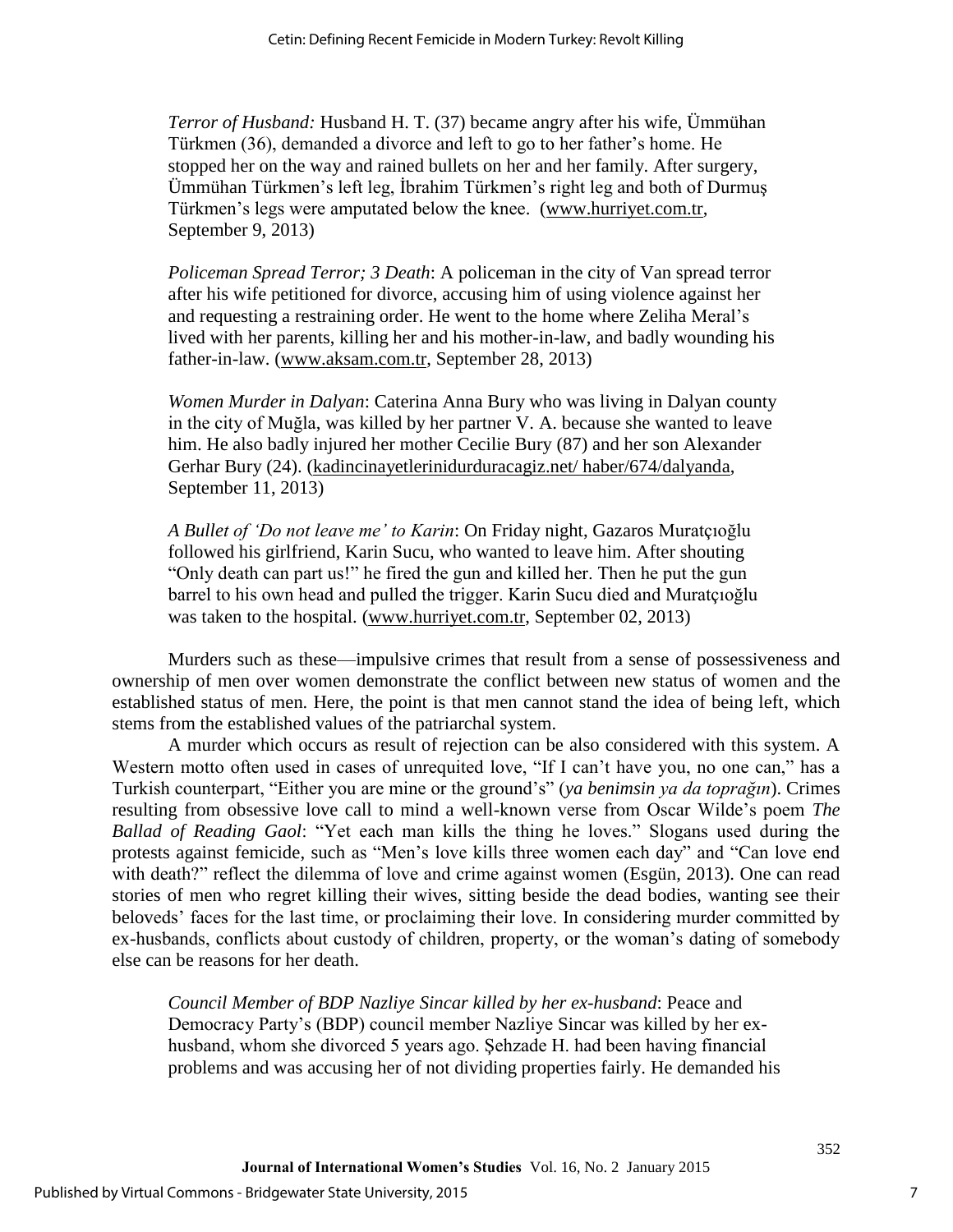properties back. According to witnesses, it started with an argument then turned into homicide. [\(www.konya.net.tr,](http://www.konya.net.tr/) September 04, 2013)

*Ex-husband Terror; 3 deaths, 1 injured*: A man in Burder having problems with his ex-wife regarding custody of their children shot her, her brother and his own father, who was trying to make him calm down, killing all three. He then tried to commit suicide by shooting himself. [\(www.medyatrabzon.com,](http://www.medyatrabzon.com/) September 10, 2013)

In another femicide, the murder of a woman by her husband had no clear motivation, but her husband justified his actions as "restoration of his honor":

*He killed his wife of 16 years*: Canan Tanış was killed by her husband of 16 years in Diyarbakır. When surrendering to police, he claimed, "I restored my honor." [\(www.cnn.com.tr,](http://www.cnn.com.tr/) September 15, 2013)

During September 2013, there was only one femicide that arose from traditional codes of honor. Emine Özcan was killed by her father for marrying without his permission:

*He killed his daughter because she ran away and got married:* In Osmaniye, 51 year-old Müslüm Fırat murdered his 24 year-old daughter Emine Özcan by shooting her seven times. The event happened at 9:00 pm on September 23th. According to witnesses, Emine Özcan eloped with her boyfriend in Kırşehir. Her father told her to come back in order to avoid gossip. He lured Emine Özcan with promises of a proper wedding. When she arrived home, her father shot her seven times, injuring her badly. Although she was taken to hospital, Özcan couldn't be saved. [\(http://www.hurriyet.com.tr,](http://www.hurriyet.com.tr/) September 25, 2013).

These stories depict just a few of the numerous femicides happening in a single month in Turkey, and of them only one can be analyzed in traditional codes of honor/*töre* killing. The rest are strongly related to women's decisions about their own lives. Petition for divorce, leaving home, breaking up with a boyfriend, and dating somebody else all have a common link: they display decision-making by women. They reflect women's rejection of their circumstances, amounting to a declaration of will by these women.

# **Revolt Killings: Conflict between Tradition and Modernity**

When the statistics on recent murders of women in Turkey are examined, it is seen that demand for divorce/separation and a woman's decision about her own life come first as the reasons for femicide. In my opinion, those murders should be understood apart from the terms *töre*-honor killing and crime of passion. Thus, I suggest the term *revolt killing<sup>2</sup>* in order to define those types of murders.

The term revolt killing basically means a woman's murder is a result of her objection, of coming up against the ongoing system, rejection of the man and statement of her will.

l

<sup>2</sup>This term was developed with inspiration from Albert Camus's book *L'Homme Révolté* (The Rebel: An Essay on Man in Revolt). His definition of the metaphor of man in revolt is the person who says "no" formulized as "I reject" in the concept of femicide.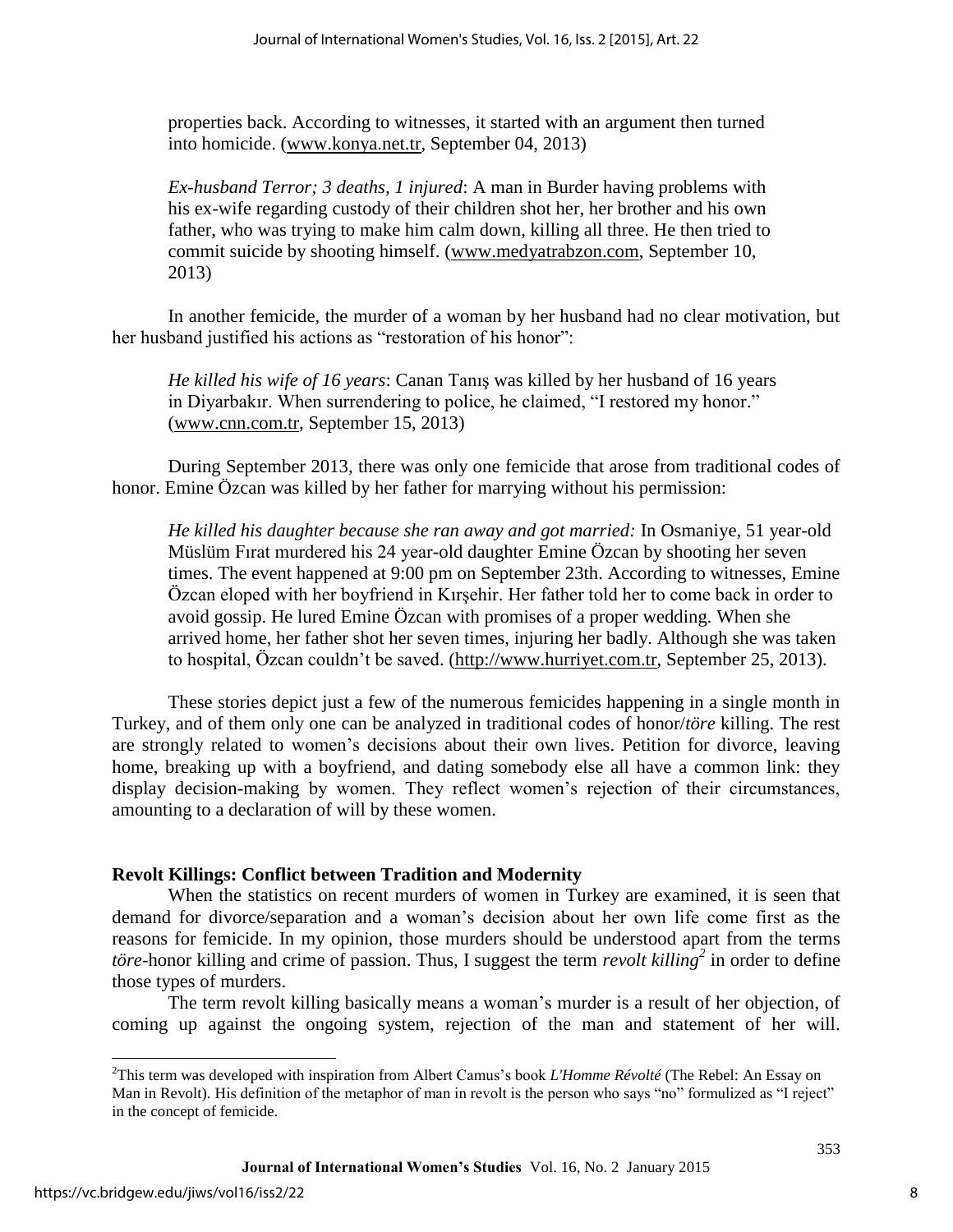Specifically, revolt killings describe the murder of a woman, by her husband or her partner, who demanded divorce or separation. Those types of murders, unlike honor and *töre*, are not unique to certain class, ethnic-religious or social groups. The main fact that distinguishes revolt killing from others can be formularized as a woman's murder as a result of her attempt to cut ties with a man and her objection to the current situation. That objection refers to a statement of will that cannot be evaluated apart from the emancipation of the woman. For the main dynamic of revolt killing can be shown as the reflection of the dilemma between tradition and modernity on the relationship between man and woman. The point in question describes the conflict between a woman's role that attempts to go out of her traditional pattern thanks to economic, social and cultural emancipation and a man's role that is situated in traditional values. Reasons that make revolt killings common in Turkey can be understood in the concept of this conflict. This conflict can be examined more clearly in the changing status of women in Turkey. Unlike in men's role, change is occurring in women's roles, which goes against the patriarchal system. Men's roles are surrounded with traditional codes; however, the changes that have occurred in women's roles enforce the limits of masculinity. Thus the traditional code develops a defiance in order to maintain the status quo. The murder of woman who demand divorce/separation or make decisions about their own lives is the farthest point of this defiance.

One can claim that women in Turkey have started to break out of traditional codes largely due to the rapid modernization process that took place over the last decade. During this time of change in society, a woman might easily find herself in conflict with a man who maintains traditional codes, and such a conflict can lead to her to death. As Italian journalist Cinzia Tani notes, "all statistics suggest intimate partner violence is on the rise. Often the victims are working women, whose husbands or boyfriends cannot tolerate their economic independence...Paradoxically, emancipation has increased this kind of violence against women" (Mamigliano, 2010). It seems beyond coincidence, then, that the increased rate of femicide in Turkey in recent years arises from the conflict between women's new status and men's traditional status, the latter of which defines women by traditional codes and thus seeks to keep women subjugated.

#### **Dynamics of Revolt Killing**

To illustrate this point, we must examine the dynamics enabling women to break out of traditional codes. Firstly, consider rapid urbanization. Today more than 70% of the Turkish population lives in urban areas. People who migrate from rural to urban areas experience many social and cultural changes, including increased opportunities for women to join the labour force. The rate of women's participation in the labour force has increased from 23% to 30% in last decade (TSI, 2013). By a change made in 2009, article 192 of the Civil Code has been reedited in a way to be more explicit in favour of women. According to its new form, the article brings in that either spouse does not have to get permission of the other in choice of profession or employment. This amendment has brought an important emancipation for married women in particular.

Secondly, as a result of this increased participation, women have obtained greater independence, economically, socially and politically. Compared with previous years, the number of women parliamentarians has increased systematically. Currently there are 77 women parliamentarians, which correspond to 14 percent of total. Whereas the total number of women majors was 17 as a result of the previous election in 2009, this number has reached 31 in the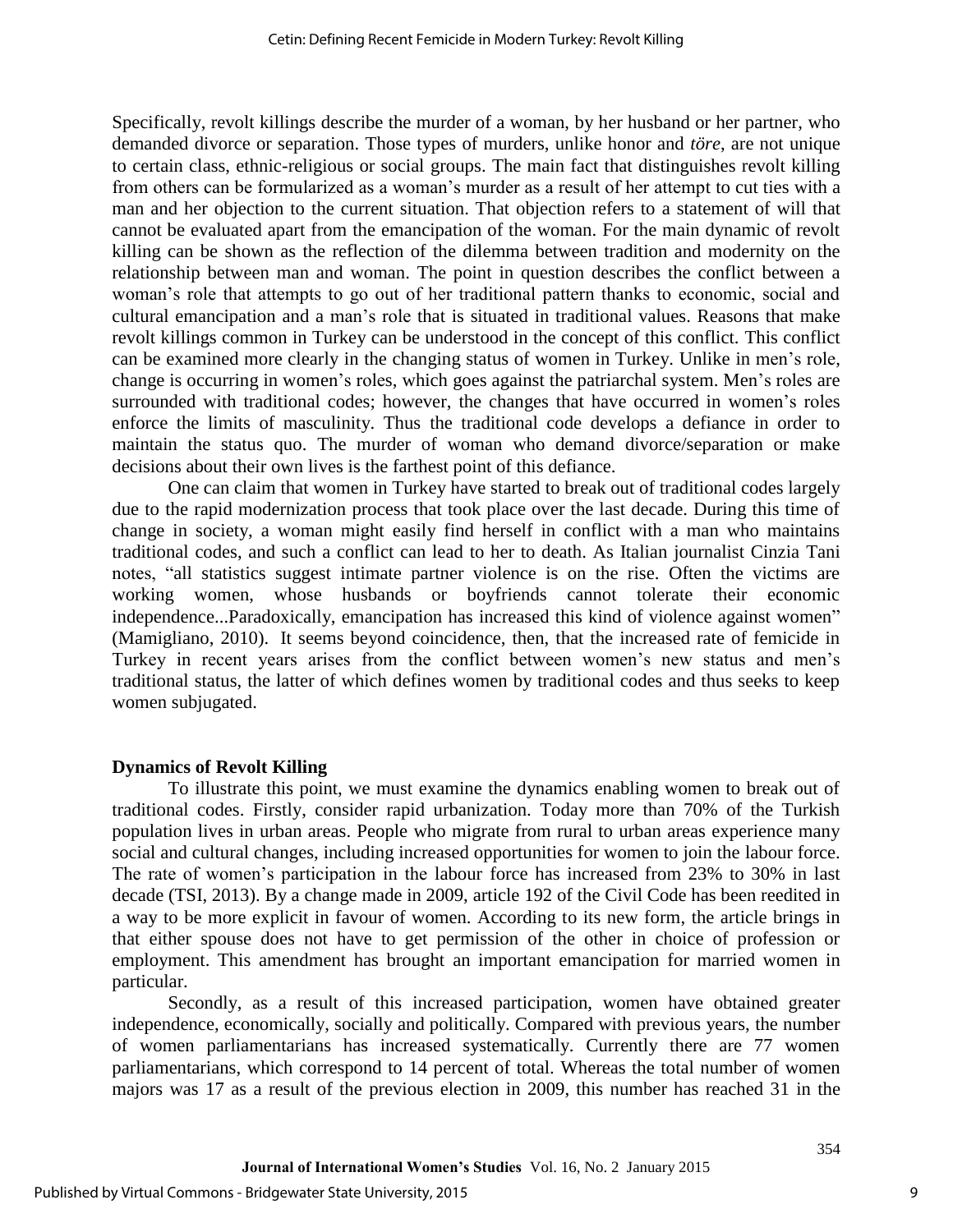election of 2014. Among both the parliamentarians and majors, the highest rate of women is in the Democratic Peoples' Party (HDP) which receives a big majority of its votes from Kurdish people. The HDP applies the quota of at least 40% women in organizations and elections.

The changing status of women can be observed best upon the examination of Kurdish women. When *töre* killing is mentioned they are the first to come to mind. They are known to be closer to traditional social structure than any other groups. The geographical area that Kurdish society commonly lives in is the east of Turkey, acknowledged as a place where patriarchy isstill being maintained with its strong tools. For instance, according to Turkish Statistics Institution (TSI), in that region 37% of people do not approve of the idea of women's participation in the labour force. Likewise, the employment rate is 14%, and the housewife rate is 50% (TSI, 2011). On the other hand, Kurdish women are the most politicised group, especially after the 1980's Kurdish movement, and the most visible group in the public sphere, with their colourful dresses, among women in Turkey. As Handan Caglayan, a Kurdish activist and writer, points out, in last decade plenty of women attended protests and meetings and participated in political parties and organization with the identity of Kurdish women. For Kurdish women who carry traditional codes commonly this is a new development, and it has opened a new way for them in participating in social movements. As a result of this participation, Kurdish women established a foundation named KAMER in 1997 in Diyarbakir, which is accepted as a capital for Kurdish society, particularly to defend women's rights. Today, with being organized in 23 cities, KAMER is one of the biggest women's foundations in Turkey.

In addition, after the Justice and Development Party, a tendentious Islamic party, came to power in 2002, developments acquired in Turkey's economy affected women's status change. Thanks to a growing economy, a new middle class has become bigger and richer than before. In tandem with Sherif Mardin's analysis, the "centre-periphery" model uses it for explaining Turkish modernity, this new development, which can be explained in the context of mobilization of periphery to centre, has brought many improvements for conservative women. For example, the public sphere, which is described as secular, is mostly argued upon women's identities, specifically upon their headscarves. As a result of being described as a secular state, the Turkish government has banned women who wear headscarves from studying in universities and working in the official sector for many years. After a long and tough controversial process, this ban was finally lifted in 2010. Thus, the participation of conservative and devout women in the public sphere has increased. This increased participation also has given women greater visibility in the public sphere than before. As Nilufer Gole (2002) points out, this increased participation both in Europe and Turkey provided women with more visibility in public spaces.

The combination of Kurdish women and devout-conservative women constitute the majority of the women's population in Turkey. Therefore, changes occurring in those groups provide many clues for understanding the changing status of women in the country.

Thirdly, urbanization and increased participation in the labour force have empowered women to more frequently seek divorce, thereby signalling an important cultural shift. In traditional social structures, a divorced woman is seen as weak, vulnerable and in a subordinate position. Being divorced was something shameful for women in traditional Turkey. Therefore, many women would avoid getting divorced because of that cultural system. A divorced woman is a potential sex object for men in the neighbourhood. There are expressions used to indicate the lower positions of divorced woman in Turkey such as "short skirted" (*eksik etek*). The increase in the number of petitions for divorce indicates that women no longer have the same fear of unmarried life or of the labels that traditionally accompany the single state.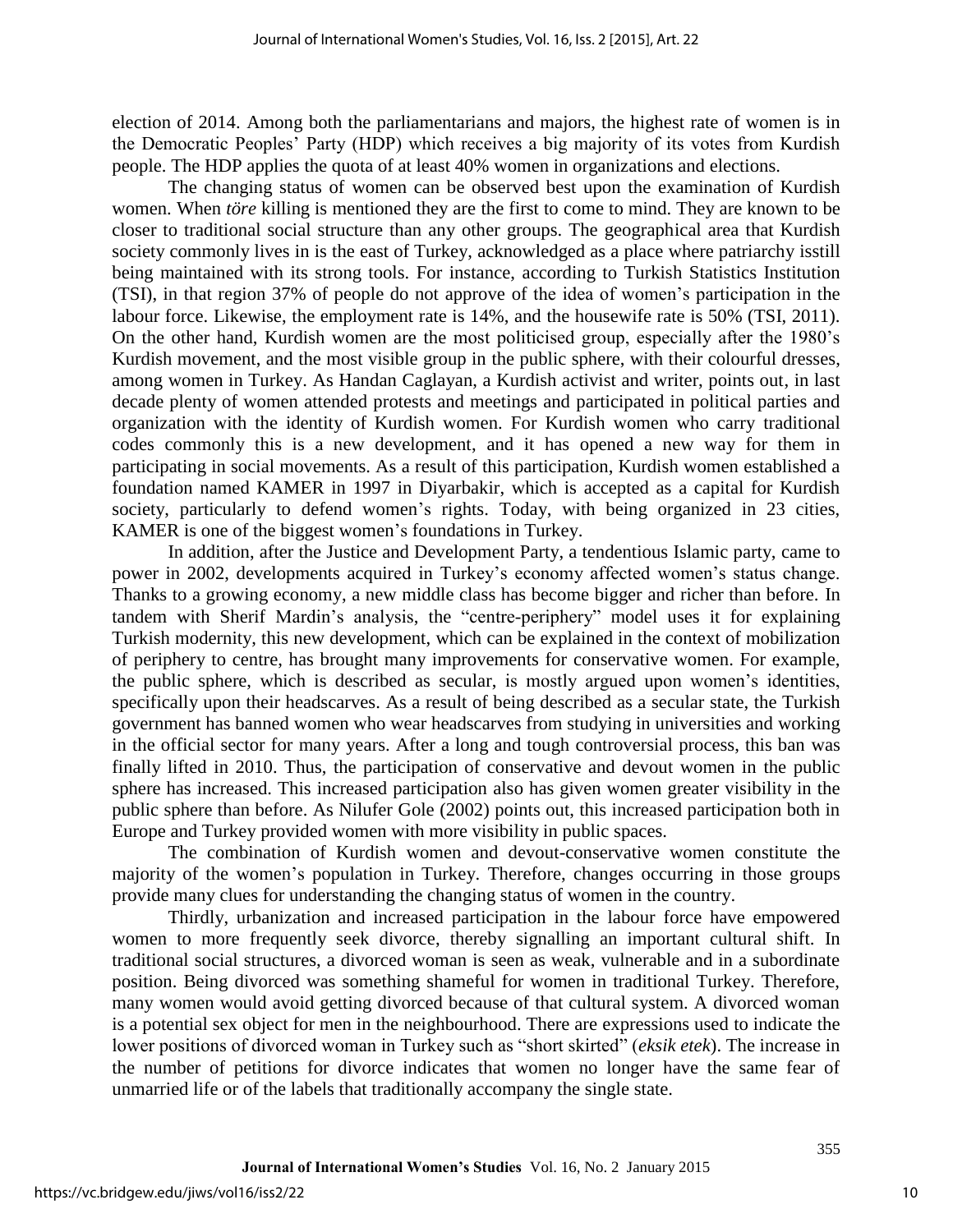Fourthly, an increased number of non-governmental organizations and research centres focused on women's issues have also helped women change their position in society. Today there are at least 525 organizations related to women's studies (STGM, 2013); these organizations work to improve women's social status and boost women's rights and equality in society. These efforts have, in turn, enabled a fifth factor: governmental arrangements and legislation instituted to protect women's rights.

As part of The Ministry of Family and Social Policies, the Directorate General on the Status of Women mainly works to increase women's status, leading to important changes in the law. For instance, with the constitutional amendments which were adopted by the Parliament on 7 May 2004, Article 10 of the Constitution entitled "Equality before the Law" was amended. The phrase "men and women shall have equal rights. The State has the duty to ensure that this equality is put into practice" was added to the article. About the violence issue, one of the major legal acts has dealt with honor crimes with the new Turkish Penal Code, which entered into force on 1 June 2005. The de facto reduction of sentences in the case of "honor killings" was abolished with the new Code. The Law 4320 on the Protection of Family changed twice in 2007 and 2008 by adopting new statutes protecting women against violence (The Law 4320, 2010). Additionally, the Council of Europe Convention on Preventing and Combating Violence against Women and Domestic Violence (Istanbul Agreement) was signed in 2011. Lastly, 2012 saw the enactment of a new law, number 6284, the Law on Family Protection and Preventing Violence against Women (The Law 6284 and Istanbul Agreement, 2013). As required by this law, Centres of Preventing and Monitoring Violence (*ŞÖNİM*) were established to support the law within society. Such centres mainly employ women and are open 24 hours a day.

All these factors have provided women with increased individual functioning in urban life and have opened new doors for women to determine the course of their lives. However, the already established forces based on patriarchy protest this new situation through the infliction of violence on women, including murder. Furthermore, women in Turkey are still in a disadvantaged position compared to men. According to World Economic Forum's Gender Gap Index 2012, with a score of 0.601, Turkey ranks 124 out of 135 countries (WEForum, 2013). While women in Turkey remain in a disadvantaged position, many actively struggle to overcome this subordination. In objecting to the strong patriarchal system—and thus rejecting it—women expose themselves to reactionary responses, resulting in increased rates of violence and even murder.

Women's increased participation in the labour force and their resulting extended visibility in the public sphere, the effect of a growing number of non-governmental organizations related with women's issues, and changing legislation have all equipped women with increased social standing—a new role that breaks with tradition. Modern women's increased demands to be subjects rather than objects conflict with established social structures that uphold traditional social institutions. Thus, femicide in societies that maintain and reconstruct encompassing identities and ideologies represent a conflict between modernity and tradition that must be faced.

#### **Conclusion**

The murder of Ayse Pasali by her husband in 2010 was a turning point for femicide in Turkey. After suffering her husband's continuous violence for years, she struggled for a divorce—an assertion of will that enraged her husband enough to kill her. Since her death, the well-known picture of Pasali with a bruised eye has become one of the main symbols in the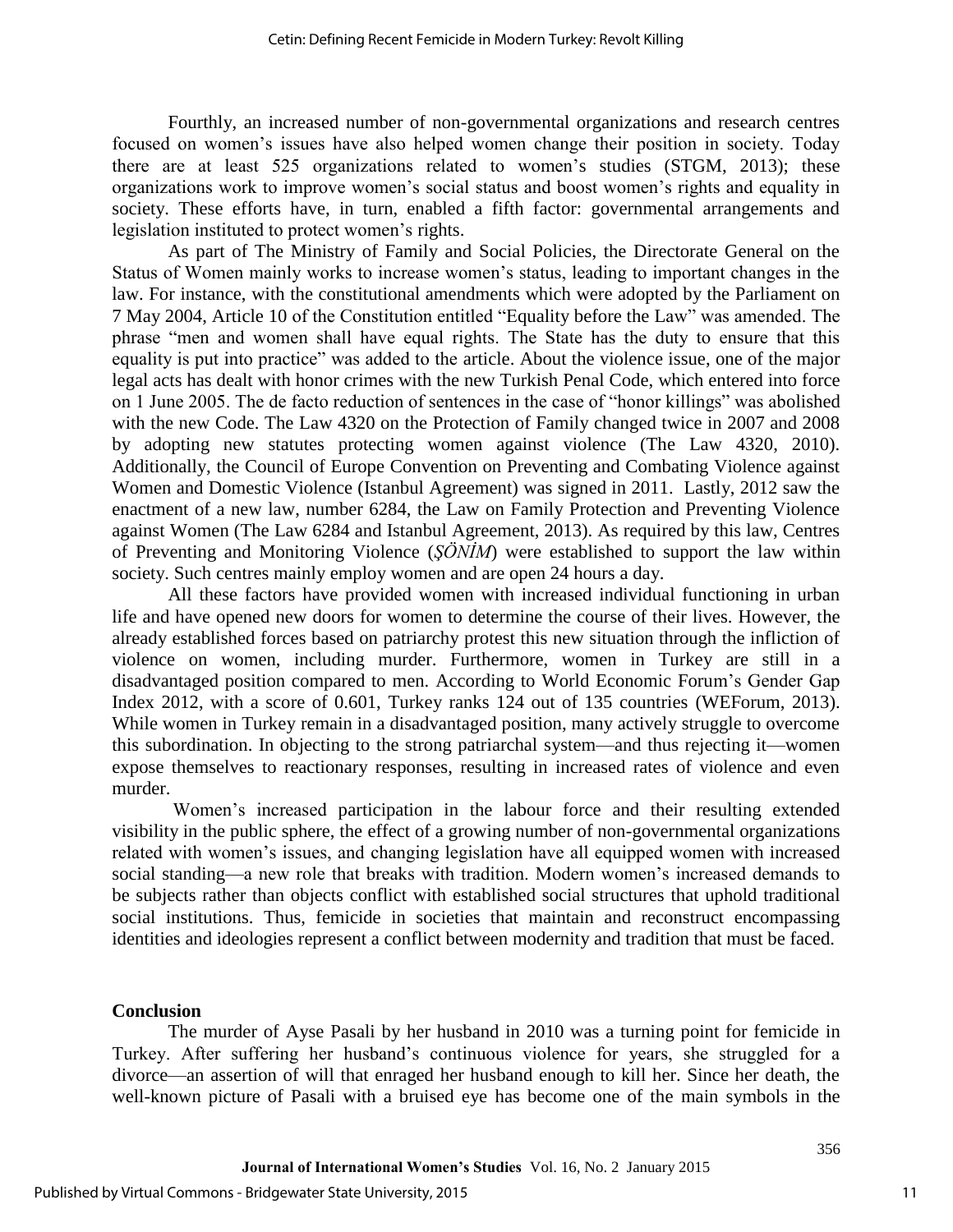protests of violence against women, as her murder could have been predicted, and neither the system nor society tried to save her. After her tragic death, new legal regulations about violence against women were enacted and new preventing statutes were put into force, but femicide in Turkey has continued.

In generally referring to multiple forms of femicide as "honor killing," the media has blurred the true situation. In fact, honor killing has strong cultural ties and derives its power from centuries-old tradition. In considering commonalities, one can claim that the term "honor killing" as used in western literature actually corresponds to "*töre* killing" in Turkey. In other words, a murder arising from the involvement of the larger family, a sense of great shame for the family where they might be considered dishonored, the effects of social pressure, and premeditation, are all factors of *töre* killing. Crime of passion, on the other hand, corresponds to honor killing, with its meaning used in Turkey. Both of them find their common ground in jealousy and adultery against women. If a husband kills his wife in *flagrante delicto* that will be named an honor killing in Turkey, while it would be defined as a crime of passion in Western countries.

In Turkey, femicides arising from petition for divorce, separation, rejection, breaking up and other related reasons are often referred to as honor killings; however, they are actually revolt killings. Being left can cause men not to accept these demands, making their violent, extreme reactions revolt killing, not honor killing. An examination of femicides occurring in the last few years in Turkey shows us the relationship between the increasing number of murdered women and the reaction of men to women's growing autonomy. As seen from statistics and from the stories of murdered women in September 2013, many women are killed due to their demands for dissolution of a marriage or other romantic relationship.

While the majority of femicides in Turkey may not be honor killings, their occurrence still merits critical examination. Because revolt killings discussed in the context of Turkey are particularly about men who kill their intimate partners, recent occurrences of femicide reflect the conflict between the traditional status of men and the new status of women. Accelerated participation in the labour force among urbanized women and greater visibility of women in the public space have enabled women to move away from traditional codes toward greater individualism and personal agency. A growing number of women's organizations and research centres coupled with new legal regulations have strengthened this growing social position. Thus, revolt killings have emerged from the conflict occurring between the new status of women and the established social structure that is the patriarchal system.

In spite of juristic regulations and precautions made to prevent violence against women, femicide in Turkey has not stopped—proof that the problem is structural in nature. Thus, ending this problem requires additional reforms and the establishment of new policies with the ultimate aim of reconstructing society. Recognizing and accepting the new status of women—and then integrating women into all aspects of social life in Turkey—can help ensure the successful creation and implementation of such reforms.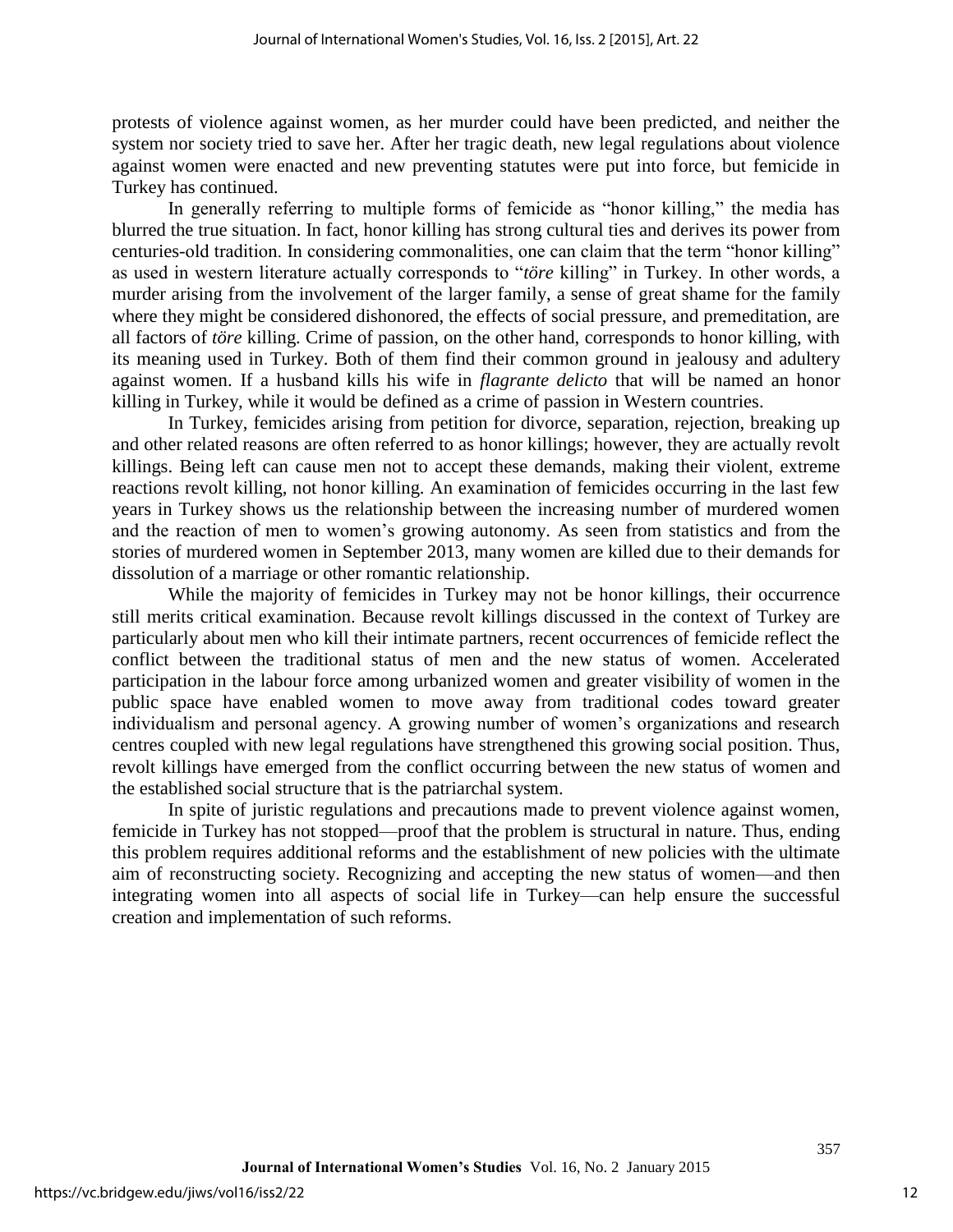# **References**

- Abu Odeh,L. (2011). Crimes of Honor and the Construction of Gender in Arab Societies, Comparative Law Review, 2(1). Monza.
- Baker, N. V. Gregware, P. R. & Cassidy, M. A. (1999). Family Killing Fields: Honor Rationales in the Murder of Women. Violence against Women. 5:164. http://vaw.sagupub.com/
- Catalano, S., Smith, E., Snyder H. &Rand, M. (2009).Female Victims of Violence.Bureau of Justice Statistics.U.S. Department of Justice.Office of Justice Programs.
- Caputi, J. & Russell, D.E.H. (1992).Femicide, the Politics of Women Killing. New York: Trayne Publishers.
- Cipriani, G. et al. (2012). Dangerous Passion: Othello Syndrome and Dementia. Psychiatry and Clinical Neurosciences. 66. 467-473.
- Cooper, A. & Smith, E. L. (2011).Homicide Trends in the United States, 1980-2008.U.S. Department of Justice, Bureau of Justice Statistics[.http://www.bjs.gov/content/pub/pdf/htus8008.pdf](http://www.bjs.gov/content/pub/pdf/htus8008.pdf) (Accessed: 20 November 2013).
- Cordoba, M. S. T. (2011). Ciudad Juarez, Femicide and the State. In Duenas Gabriela Polit& Maria Helena (ed.) Meaning of Violence in Contemporary Latin America. New York: Palgrave Macmillan.
- Crime in India 2012.National Crime Records Bureau.Ministry of Home Affairs[.http://ncrb.nic.in/CD-CII2012/Home.asp](http://ncrb.nic.in/CD-CII2012/Home.asp) (Accessed on December 15, 2013).
- Crime of Passion (2013) [http://en.wikipedia.org/wiki/Crime\\_of\\_passion](http://en.wikipedia.org/wiki/Crime_of_passion) (Accessed on December 24, 2013).
- Crime of Passion (2013) <http://dictionary.cambridge.org/dictionary/british/crime-of-passion> (Accessed on December 24, 2013).
- Çağlayan, H. (2013). Analar, Yoldaşlar, Tanrıçalar. IletisimYayınları. Istanbul.
- Duenas, G.P.& Rueda, M.H. (2011) Meaning of Violence in Contemporary Latin America. New York: Palgrave Macmillan.
- Eck C. Van (2003).Purified by Blood.Honor Killings amongst Turks in the Netherlands. Amsterdam: Amsterdam University Press.
- Esgun, T. G. (2013). Thanatos'unOğulları: ÖldürenSevgiMitiveSiddetinMazaretleri. VireVerita, DisiplinlerarasıKarsilastirmalar. [www.viraverita.org](http://www.viraverita.org/) (Accessed: 20 December, 2013)
- Faqir, F. (2001).IntrafamilyFemicide in Defence of Honor: The Case of Jordan. Third World Quarterly.22(1), pp. 65-82.
- Gole, N. (2002). Islam in Public: New Visibilities and New Imaginaries. Public Culture.14(1), pp. 173-190.<http://muse.jhu.edu/journals/pc/summary/v014/14.1gole.html> (Accessed: 13 May 2014).
- Healey, T. (1990). The World's Greatest Crimes of Passion. London: Hamlyn.
- Hester, M. (1992).The Witch-Craze in Sixteenth and Seventeenth Century England as Social Control of Women. In J. Radford & C. Russell (ed.) FemicideThe Politics of Women Killing, New York: Twayne Publishers. pp. 27-39
- Idris, M. M. & Abbas, T. (2011) Honor, Violence, Women and Islam. New York: Routledge.
- International Press Service (2008). Peru: Crimes of passion: Hundreds of women murdered in the name of "honor" and "passion. [http://www.wluml.org/node/4628.](http://www.wluml.org/node/4628) (Accessed on October 20, 2013).
- Jafri, A. (2008). Honor Killing, Dilemma, Ritual, Understanding. Oxford, New York: Oxford University Press.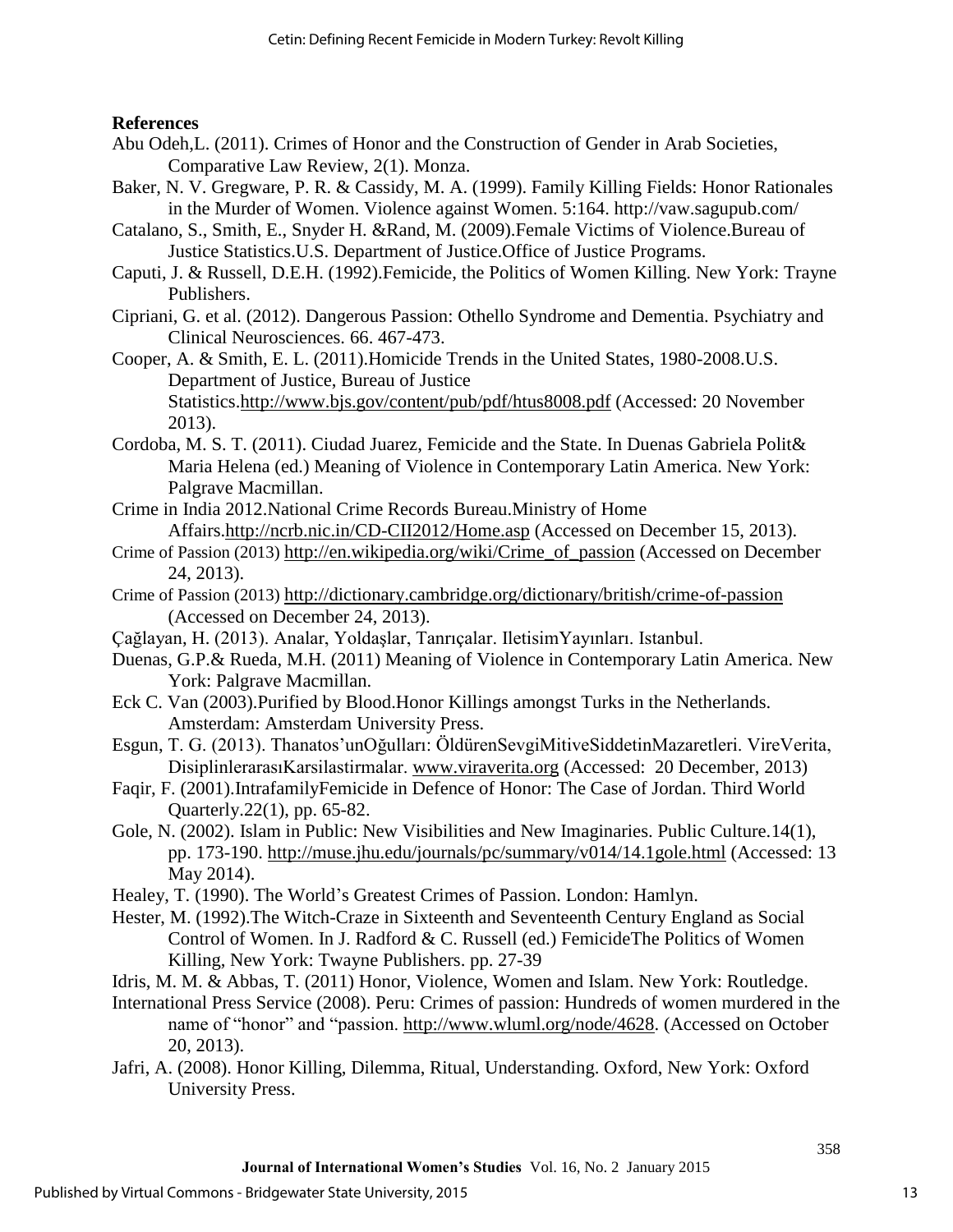- Lang, D. S. (2005).Honor and Peacemaking in Israeli-Palestinian Society. New York & London: Routledge.
- Meetoo, V. &Mirza H.S. (2011) There is Nothing "Honourable" about Honor Killings: Gender Violence and The Limits of Multiculturalism in Idris M. M. & Abbas T. (ed.) Honor, Violence, Women and Islam. New York: Routledge.
- National Organization for Women (2008) Violence Against Women in United States: Statistics. <http://www.now.org/issues/violence/stats.html> (Accessed: November 20, 2013).
- Mall, N. (2013).Honor Killings or Crimes of Passion? [www.onislam.net](http://www.onislam.net/) (Accessed: 14 December, 2013).
- Mamigliano, A. (2010). Honor Killing by Any Other Name. [www.thenation.com](http://www.thenation.com/) (Accessed: 11 December 2013).
- Mardin, Ş. (1973).Center-Periphery Relations: A Key to Turkish Politics? Daedalus, 102(1), No. 1, Post-Traditional Societies (Winter, 1973), pp. 169-190. <http://www.jstor.org/stable/20024114>(Accessed: 13 May 2014)
- Osch, Y,Breugelmans, S.,Zeelenberg, M.&Bölük, P. (2013). A Different Kind of Honor Culture Family Honor and Aggression in Turks. Group Processes Intergroup Relations. Sage Publication. pp. 334-344.
- Phyllis, C. (2009). Are Honor Killings Simply Domestic Violence? Middle East Quarterly. 16(2), pp. 61-69.
- Radford, J. (1992). Introduction. In Jill Radford and Ciana Russell (ed.) Femicide: The Politics of Women Killing, New York: Twayne Publishers. pp. 3-12
- Russell, E.H. D. (2011). The Origin and Importance of the Term Femicide. http://www.dianarussell.com/origin\_of\_femicide.html (Accessed on September 2013)
- Russell, D. FemicideIn D. Russell & N. Van de Ven. Crimes Against Women: Proceedings of the International Tribunal. (ed.) Berkeley, California: Russell Publications, 1990. pp. 104-108
- Sev'er A. (2013) Patriarchal Murders of Women.A Sociological Study of Honor-Based Killings in Turkey and in the West. Lewiston: The Edwin Mellen Press.
- STGM (2013) Civil Society Development Center, Datebese. http://www.stgm.org.tr/en/stoveritabani Accessed on October 25, 2013)
- UNFPA (2000) The State of the World Population: Chapter 3 Ending Violence Against Women and Girls.
- UNFPA (2005). They Dynamics of Honor Killings in Turkey. Prospects of For Action. Kardam, F. (Ed) [www.un.org.tr.](http://www.un.org.tr/) Ankara
- The Law 4320 on Protection of Family, Directorate General on the Status of Women, Ankara, 2013.
- The Law 6284 on Protection of Family and Prevention of Violence against Women and Istanbul Agreement, General on the Status of Women, Ankara, 2013.
- TUIK, 2011.Population and Housing Census. Turkish Statistics Institution. Publication Number: 4030. Ankara.
- TUIK, 2012.Women in Statistics. Turkish Statistics Institution. Publication Number: 3904, Ankara.
- Walby, S. (2002). Feminism in a Global Era, Economy and Society, November, 31(4), pp 533- 557.
- Welchman, L. & Hossain, S. (2005). Honour, Crimes, Paradigms, and Violence Against Women. London, New York: Zed Books.